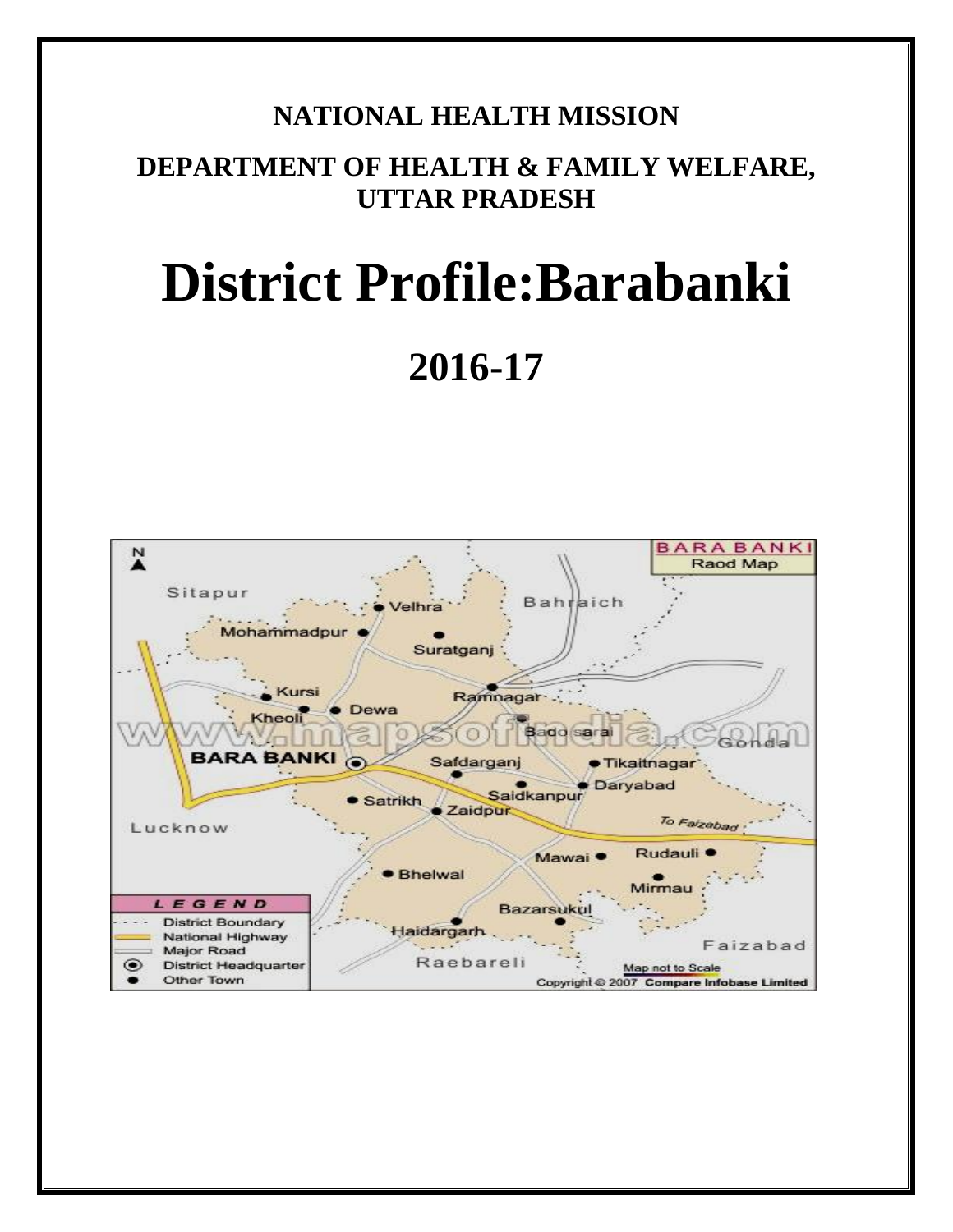# **District Profile:**

|                                                        | <b>Barabanki</b> | <b>Uttar Pradesh</b> |
|--------------------------------------------------------|------------------|----------------------|
| Rural Population (In lakhs) (Census 2011)              | 29.3             | 1551.11              |
| Number of Districts (RHS 2014)                         |                  | 75                   |
| Number of Sub District (Tehsil/Taluka etc.)Census 2011 | 6                | 312                  |
| Number of Villages (RHS 2014)                          | 1839             | 106704               |
| Number of District Hospitals (RHS 2014)                | 2                | 160                  |
| Number of Community Health Centres (RHS 2014)          | 17               | 773                  |
| Number of Primary Health Centres (RHS 2014)            | 53               | 3497                 |
| Number of Sub Centres (RHS 2014)                       | 353              | 20521                |

# **Demographic Profile**

| <b>Indicator</b>                                   | <b>Barabanki</b> | <b>Uttar Pradesh</b> |
|----------------------------------------------------|------------------|----------------------|
| Total Population (In Crore) (Census 2011)          | 0.3257           | 19.96                |
|                                                    |                  |                      |
| Decadal Growth (%) (Census 2001)                   | 21.86            | 20.09                |
| Crude Birth Rate (AHS 2012)                        | 25.5             | 27.2                 |
| Crude Death Rate (AHS 2012)                        | 7.7              | 7.7                  |
| Natural Growth Rate (AHS 2012)                     | 17.8             | 19.5                 |
| Sex Ratio (Census 2011)                            | 908              | 908                  |
| Child Sex Ratio (Census 2011)                      | 941              | 899                  |
| Schedule Caste population (In Crore) (Census 2001) | 0.01             | 3.51                 |
| Schedule Tribe population (in crore) (Census 2001) | .0000001         | 0.011                |
| Total Literacy Rate (%) (Census 2011)              | 63.76            | 69.72                |
| Male Literacy Rate (%) (Census 2011)               | 59.20            | 79.24                |
| Female Literacy Rate (%) (Census 2011)             | 43.89            | 59.26                |

# **Status of Health Indicators**

| <b>Indicators</b>            | <b>Barabanki</b>       | % Decline<br>(MH) | <b>Uttar Pradesh</b>   |                        | $\frac{0}{0}$<br><b>Decline</b><br>(MH) |
|------------------------------|------------------------|-------------------|------------------------|------------------------|-----------------------------------------|
| <b>Infant Mortality Rate</b> | $[71(ASH12)$ 68(ASH13) | 2.81              | 71<br>$(SRS-$<br>2006) | 50<br>$(SRS-$<br>2014) | 29.57%                                  |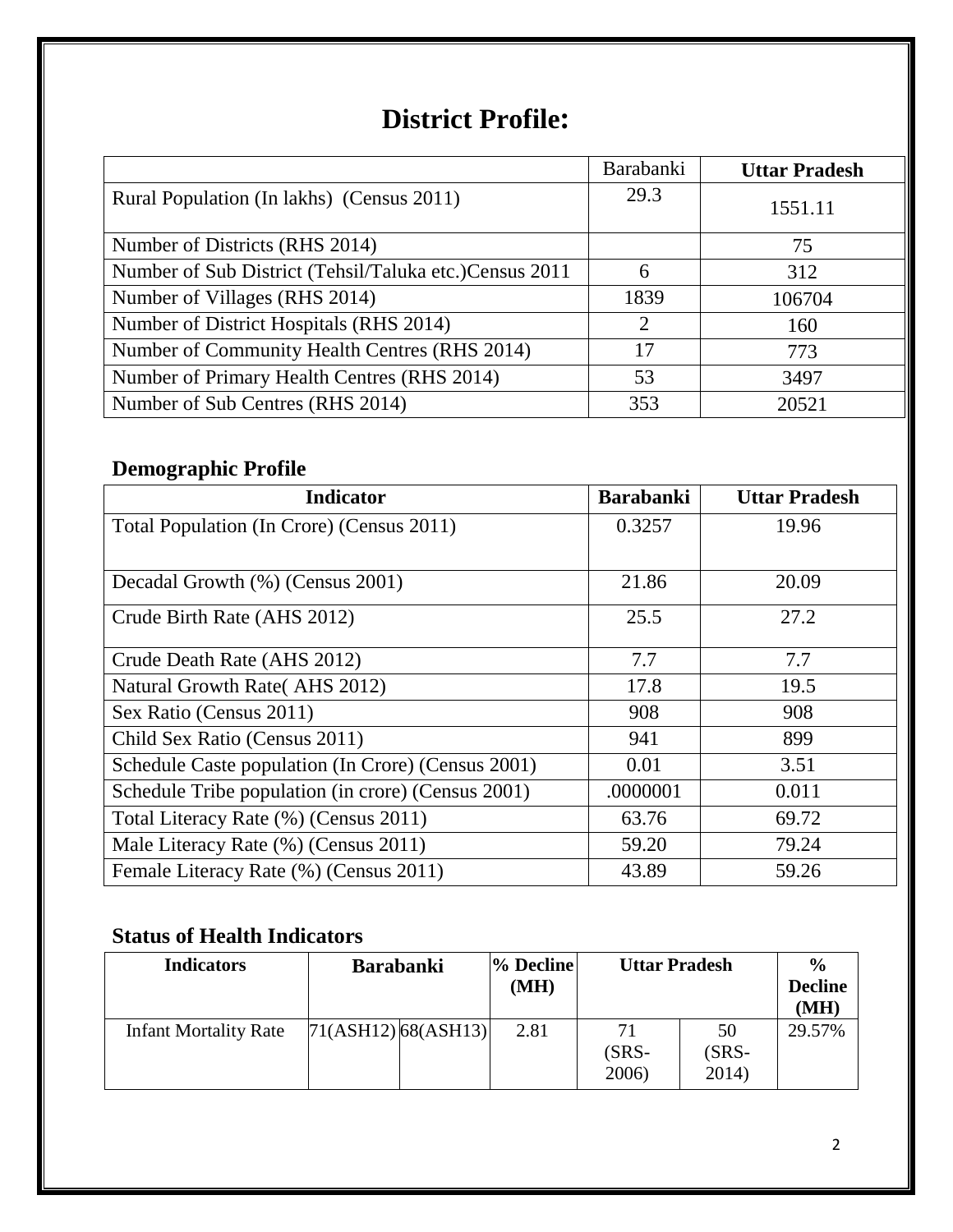| <b>Neo-Natal Mortality</b>  | 55             | 52  | 3.66% | 46        | 35         | 23.91%  |
|-----------------------------|----------------|-----|-------|-----------|------------|---------|
| Rate                        |                |     |       | (SRS)     | $(SRS-$    |         |
|                             |                |     |       | 2006)     | 2014)      |         |
| <b>Maternal Mortality</b>   | 437            | 364 | 16.7% | 440       | 285        | 35.22%  |
| Ratio                       |                |     |       | (SRS)     | (SRS       |         |
|                             |                |     |       | $2004-06$ | $2011-13$  |         |
| <b>Total Fertility Rate</b> | $\overline{4}$ | 3.8 | 5%    | 4.2       | 3.1        | 26.19%  |
|                             |                |     |       | $(SRS -$  | (SRS 2014) |         |
|                             |                |     |       | 2006)     |            |         |
| <b>Under-five Mortality</b> | 81             | 78  | 3.07% | 91        | 64         | 29.67 % |
| Rate                        |                |     |       | (SRS)     | (SRS       |         |
|                             |                |     |       | 2008)     | 2013)      |         |

# **Progress under Health Systems Strengthening**

| SI.            | <b>Activity</b>               | <b>Status</b>                                                                                                                                                                                                                                              |
|----------------|-------------------------------|------------------------------------------------------------------------------------------------------------------------------------------------------------------------------------------------------------------------------------------------------------|
| N <sub>0</sub> |                               |                                                                                                                                                                                                                                                            |
| $\mathbf{1}$   | 24x7 PHCs                     | Out of 53., only .0. PHCs are functioning on 24x7 basis.                                                                                                                                                                                                   |
| $\overline{2}$ | Functioning as<br><b>FRUs</b> | Only 6. Facilities (1. DWH,  0 SDH and  5 other<br>level CHC and others level) are working as FRUs                                                                                                                                                         |
| 3              | <b>ASHAs</b><br>Selected      | 3258 ASHAs have been engaged<br>$(2610)$ have been trained in 1 <sup>st</sup> Module, and $2610$ ASHAs<br>are trained upto 5 <sup>th</sup> Module and 1168. ASHAs trained in<br>Round-1 & 1147 ASHAs trained in Round-2 of $6^{th}$ & $7^{th}$<br>Modules) |
| $\overline{4}$ | Contractual<br>appointments   | 533 Human Resource (HR) has been approved.<br>(Medical Officers (MBBS) - .2 Specialist  0, AYUSH Mos/<br>Physicians 33., SNs 13, ANMs 16 LTs 2, others 245)                                                                                                |
| 5              | Rogi Kalyan<br>Samiti         | 20 facilities (2 DH, 18 CHCs) have been registered<br>with RKS.                                                                                                                                                                                            |
| 6              | <b>VHSNCs</b>                 | Out of 1169 villages, 1002 villages constituted VHSNCs.                                                                                                                                                                                                    |
| $\overline{7}$ | <b>DLVMCs</b>                 | Completion of 1 DLVMC has been reported.                                                                                                                                                                                                                   |
| 8              | <b>VHNDs</b>                  | 35208 VHNDs were held during 2015-16.                                                                                                                                                                                                                      |
| 9              | <b>ERS</b>                    | 44 (102-Type) $\&$ 24 (108-Type) are operational.                                                                                                                                                                                                          |
| 10             | <b>MMU</b>                    | An approval of 0 Mobile Medical Units (MMU) has been<br>given to the District.                                                                                                                                                                             |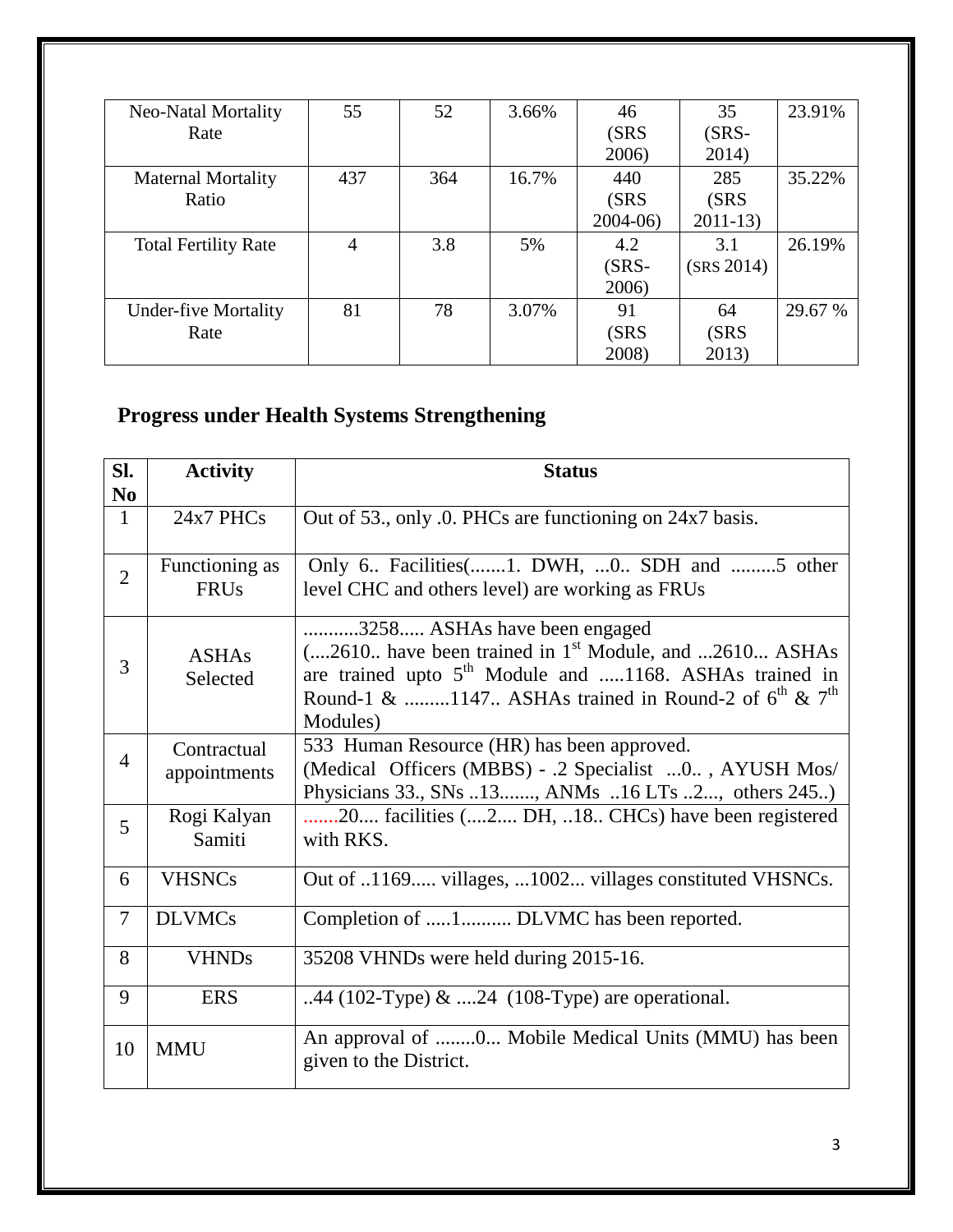| 11 | Ambulance      | An approval of .4 . ambulances has been given to the District. |                                              |                  |            |                         |           |  |
|----|----------------|----------------------------------------------------------------|----------------------------------------------|------------------|------------|-------------------------|-----------|--|
|    |                |                                                                |                                              | New Construction |            | Renovation/Up gradation |           |  |
|    |                | Facility                                                       | Sanctioned                                   | Completed        | Sanctioned |                         | Completed |  |
|    | Infrastructure | <b>MCH</b>                                                     | $\theta$                                     |                  |            |                         |           |  |
| 12 | Strengthening  | Wing                                                           |                                              |                  |            |                         |           |  |
|    |                |                                                                |                                              |                  |            |                         |           |  |
|    |                |                                                                |                                              |                  |            |                         |           |  |
|    |                |                                                                |                                              |                  |            |                         |           |  |
|    | New Born Care  | Sick New Born Care unit (SNCU)                                 |                                              |                  |            |                         |           |  |
| 13 | Units          |                                                                | New Born Stabilization Unit (NBSU)           |                  |            |                         | 3         |  |
|    | established    |                                                                | New Born Care Corner (NBCC)                  |                  |            |                         | 59        |  |
|    |                |                                                                | <b>Nutrition Rehabilitation Center (NRC)</b> |                  |            |                         |           |  |

### **Physical Progress of Institutional Deliveries and JSY**

| Year               | <b>Institutional Deliveries</b> | <b>JSY</b> beneficiaries |
|--------------------|---------------------------------|--------------------------|
| 2012-13            | 46016                           | 46048                    |
| 2013-14            | 54629                           | 54657                    |
| 2014-15            | 45315                           | 45315                    |
| $2015 - 16$        | 50909                           | 50909                    |
| $2016 - 17(Aug16)$ | 17621                           | 17621                    |

#### **1. Funds Released under NRHM** (in crores)

| Year         | Allocation (as pip) | Release* | <b>Expenditure</b> |
|--------------|---------------------|----------|--------------------|
| 2012-13      | 38.47               | 23.93    | 23.93              |
| 2013-14      | 40.08               | 24.82    | 13.30              |
| 2014-15      | 41.88               | 33.81    | 35.02              |
| 2015-16      | 46.51               | 56.6     | 34.12              |
| <b>Total</b> | 166.94              | 133.16   | 106.55             |

\*Release figures for the F.Y. 2015-16 are updated on 31.03.2016 and provisional.

#### **NUHM**

### **A. Demographic Profile (As per Census 2011):**

| Total Population (In lakhs) |     |
|-----------------------------|-----|
| Urban Population (In lakhs) | ◡.◡ |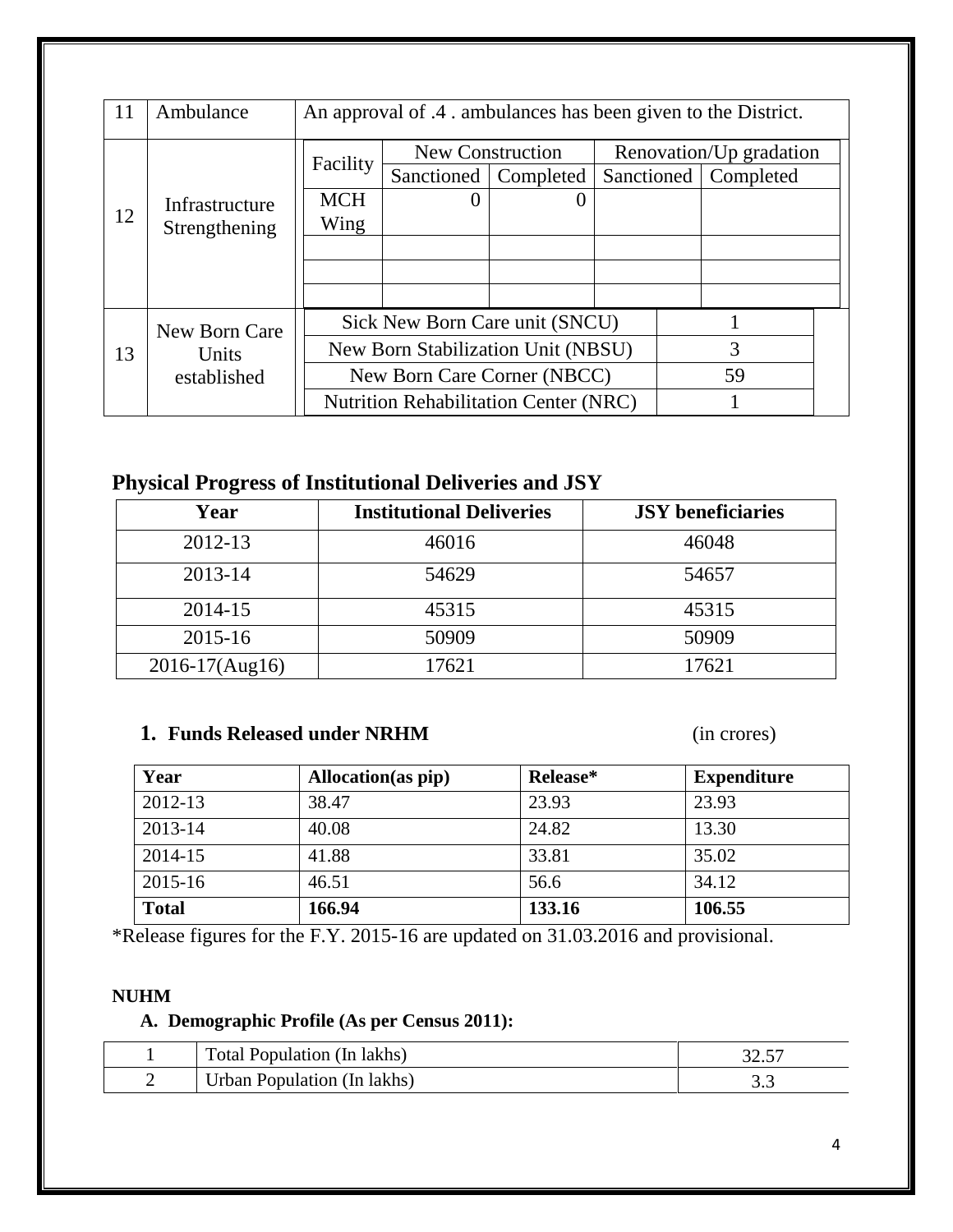| 3              | Urban Population as percentage of total population                                           | 10.15    |
|----------------|----------------------------------------------------------------------------------------------|----------|
| $\overline{4}$ | Urban slum population (in lakhs)                                                             | 9550     |
| 5              | Slum population as percentage of urban population                                            | 2.89     |
| 6              | Number of Metro cities                                                                       |          |
|                | Number of Million + cities $(> 10$ lakh population)                                          | $\theta$ |
| 8              | Number of cities with 1 to 10 lakh population                                                |          |
| 9              | Number of towns with less than 1 lakh but more than 50<br>thousand population                |          |
| 10             | Number of State HQs/District HQs which have population<br>between 50 thousand to 30 thousand | $\theta$ |
| 11             | Total Eligible cities $(6+7+8+9+10)$                                                         |          |
| 12             | Total cities covered under NUHM till 2015-16                                                 |          |

#### **B. Coverage:**

**Status of NUHM in the District .............................**

**(Position as on 31st December, 2015)**

| Sl. No. | <b>Activities</b>                     | <b>Approved</b>   | <b>Progress</b> |
|---------|---------------------------------------|-------------------|-----------------|
| 1.      | <b>Planning &amp; Mapping</b>         |                   |                 |
| 2.      | <b>Human Resource</b>                 | <b>Sanctioned</b> | $In - position$ |
|         | <b>Medical Officers</b>               | 21                | 2               |
|         | <b>Staff Nurses</b>                   | 50                | 13              |
|         | <b>Auxiliary Nurse Midwife (ANMs)</b> | 61                | 16              |
|         | Lab Technicians                       | 3                 |                 |
|         | Pharmacists                           | $\overline{4}$    | $\overline{4}$  |
|         | <b>ASHA</b>                           | 3258              | 2965            |
|         | Mahila Arogya Samiti (MAS)            | $\overline{4}$    | $\Omega$        |
|         | <b>State Program Management Unit</b>  |                   |                 |
|         | District Program Management Unit      |                   |                 |
| 3.      | <b>Infrastructure</b>                 |                   |                 |
|         | <b>U-PHCs</b>                         |                   |                 |
|         | Strengthening of U-PHCs               | 1                 |                 |
|         | New U-PHCs                            | $\theta$          | $\Omega$        |
|         | <b>U-CHCs</b>                         |                   |                 |
|         | Strengthening of U-CHCs               | $\theta$          | $\Omega$        |
|         |                                       |                   |                 |